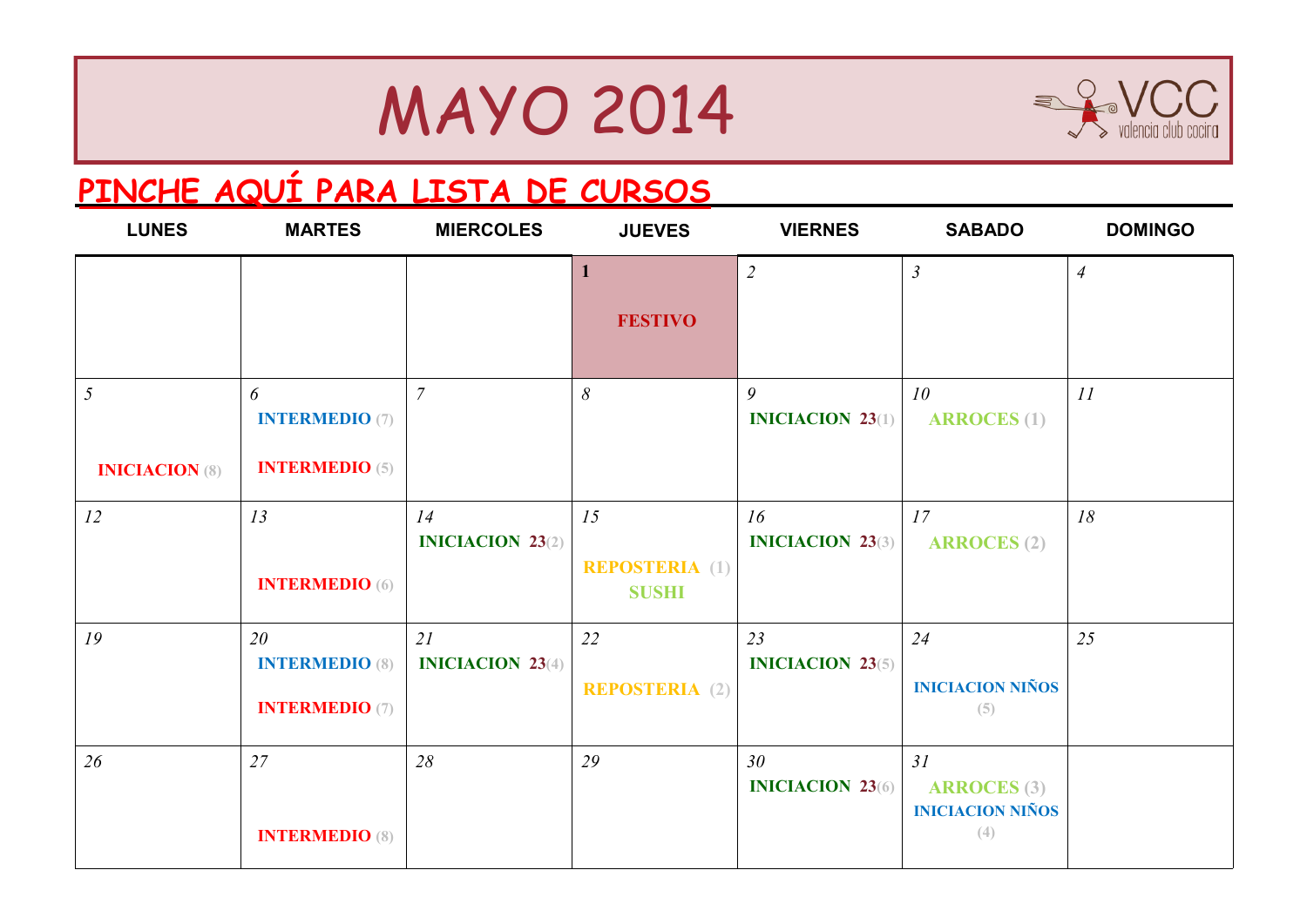# JUNIO 2014



#### **[PINCHE AQUÍ PARA LISTA DE CURSOS](http://www.valenciaclubcocina.com/es/wp-content/uploads/cursos-vcc-1T_2014_.pdf)**

| <b>LUNES</b>                | <b>MARTES</b>               | <b>MIERCOLES</b>            | <b>JUEVES</b>               | <b>VIERNES</b>              | <b>SABADO</b>                | <b>DOMINGO</b> |
|-----------------------------|-----------------------------|-----------------------------|-----------------------------|-----------------------------|------------------------------|----------------|
|                             |                             |                             |                             |                             |                              | $\overline{I}$ |
|                             |                             |                             |                             |                             |                              |                |
| $\overline{2}$              | $\mathfrak{Z}$              | $\overline{4}$              | $5\overline{)}$             | 6                           | $\overline{7}$               | $\delta$       |
|                             |                             | <b>INICIACION 23(7)</b>     | <b>REPOSTERIA</b> (3)       | <b>INICIACION 23 (8)</b>    |                              |                |
| 9                           | 10                          | II                          | 12                          | 13                          | 14                           | 15             |
|                             |                             |                             |                             |                             | <b>COCINA JAPONESA</b><br>N1 |                |
| 16                          | 17                          | 18                          | 19                          | 20                          | 2I                           | 22             |
| <b>INICIACION</b> (1)       |                             |                             |                             |                             |                              |                |
| 23<br><b>ESCUELA VERANO</b> | 24<br><b>ESCUELA VERANO</b> | 25<br><b>ESCUELA VERANO</b> | 26<br><b>ESCUELA VERANO</b> | 27<br><b>ESCUELA VERANO</b> | 28                           | 29             |
|                             |                             | <b>INICIACION</b> (2)       |                             | PINCHOS Y VINOS             |                              |                |
| 30 <sub>2</sub>             |                             |                             |                             |                             |                              |                |
| <b>INICIACION</b> (3)       |                             |                             |                             |                             |                              |                |